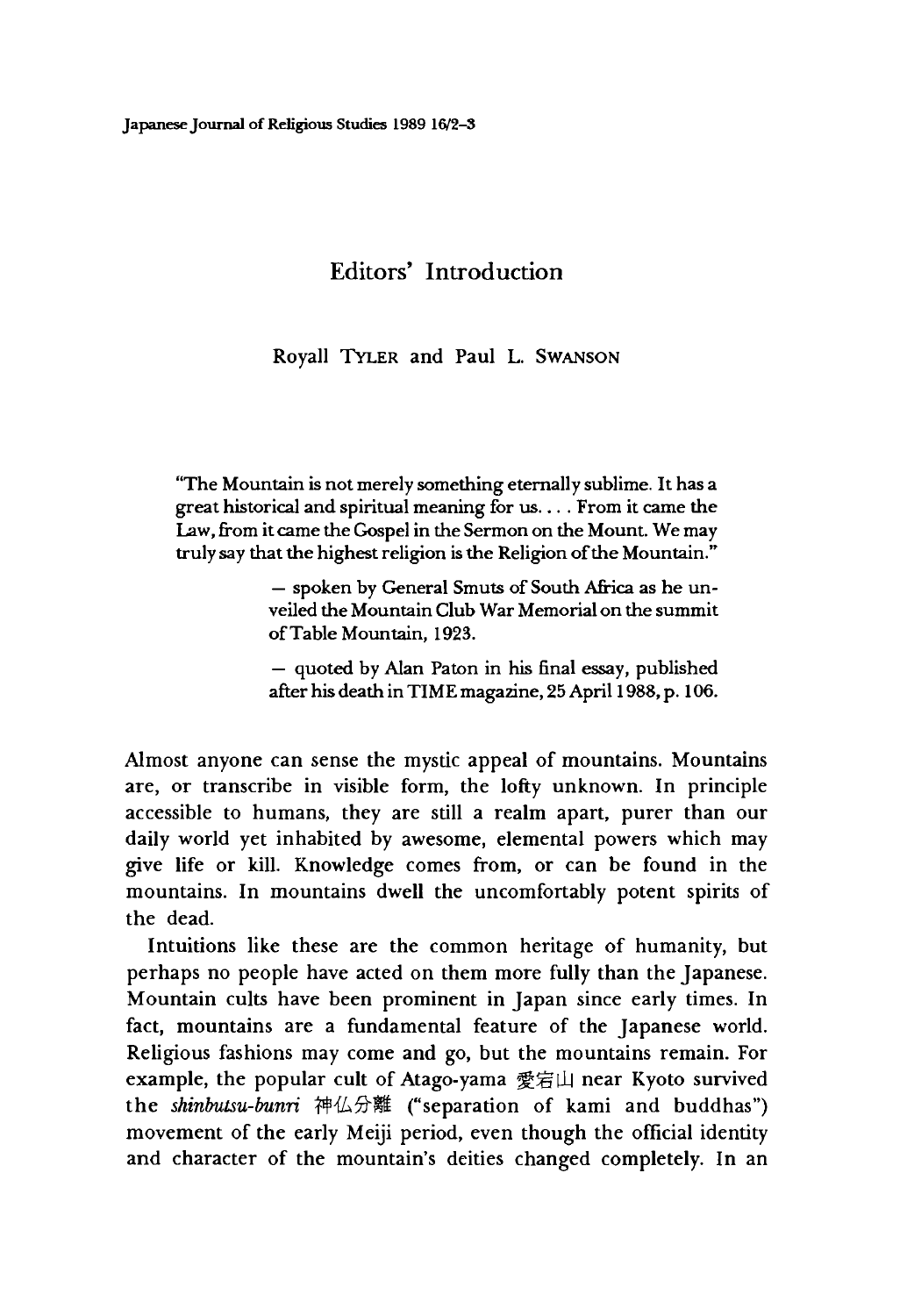earlier age, Kasuga-yama, which rises beside the Kasuga Shrine in Nara, presided in nearly every *Kasuga-mandara* painting over a constantly shifting array of "Shinto" and "Buddhist" deities. In a sense, no account of even the most elaborate mountain cult is more than an interminable footnote to the mountain's simple, numinous presence.

The central tradition of Japanese mountain religion is Shugendo. No doubt there were once pre-Shugendo mountain cults, just as there are post-Shugendo mountain cults (that of Mt. Fuji, for instance) which arose in the Edo period and after. However, it is probably fair to say that for many centuries, all mountain cults in Japan were dominated by Shugendo and, more concretely, by Shugendo adepts. Every mountain famous in song and story was then a Shugendo mountain; and so were hundreds, perhaps thousands of lesser peaks. The great ones included Hikosan 英彦山,Daisen 大山, Ōmine 大峰, Togakushi 戸隠, Hakusan 白山, Ontake 御嶽, Tateyama 立山, and the three peaks of Gassan 月山, Yudono 湯殿 and Haguro 羽黒, not to mention Fuji itself—towering presences in the intricate sacred geography of the Japanese islands. Each had its own religious history, its own set of deities, its own web of associations with other sacred sites, and its own community of Shugendo practitioners. Intensely idiosyncratic features of the cult—often linked with accidents of history or geography—were counterbalanced by patterns of thought, organization and action which recurred from mountain to mountain and which characterized Shugendo as a whole. These patterns included not only the complex conduct of the mountain cult proper, but a broader sort of "Shugendo culture" which played a significant part in the evolution of Japanese culture as a whole. The Shugendo contribution to the performing arts is now particularly well recognized.

The visitor to Japan may still come, unwarned, upon intriguing figures wearing tiny black caps and bright pom-poms, with conch shells at their waists and deerskin sit-upons flapping behind them, striding along a street or even stepping out of a bus—real yamabushi! The same visitor may even watch yamabushi performing an impressive *saito goma* rite. One who wishes to learn more can, with any luck, join a yamabushi pilgrimage through the Omine or Katsuragi range, or elsewhere, and so participate in contemporary Shugendo. In short, Shugendo is alive even now.

The fact that Shugendo survived, even though it was frankly out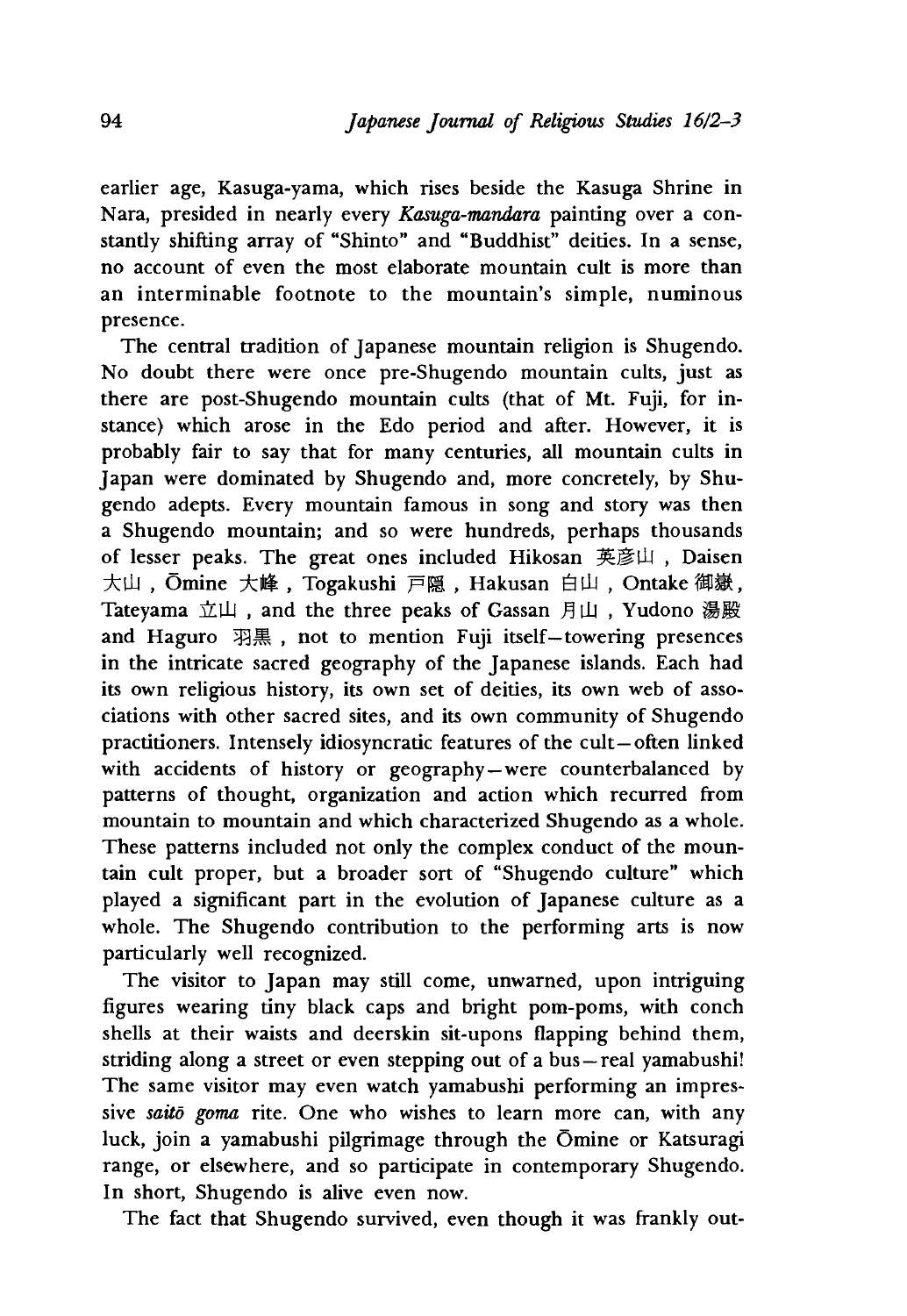lawed at the time of *shinbutsu bunri,* shows how deeply it is rooted in Japan. But seen in historical perspective, modern Shugendo is only a shadow of the past. Even in the Edo period, Shugendo was an old tree, no longer growing. In truth, Shugendo represents a phase of Japanese religion—in fact, of Japanese culture as a whole which reached its peak long ago. Though now peripheral, in the middle and late Heian period, and into Kamakura times, it was definitely "mainstream." Mountain pilgrimage and practice then engaged the interest and patronage of the greatest nobles in the land, clerical or lay; and Shugendo institutions commanded such material power that, for example, yamabushi forces played an important role in the late twelfth-century Gcnpei wars.

Japanese religion was then intensely involved with ideas of sacred landscape, even as the literary tradition was defining its own, canonical understanding of poetic geography. *Honji-suijaku* 本地垂处 syncretic faith, which links specific Japanese kami and places (including mountains) with the universal deities of the Buddhist pantheon, attained its classic form during this same period. Clearly, both mature Shugendo and mature *honji-suijaku* thought were expressions of a deeper intellectual trend—one integrated, in turn, with the *kenmitsu* 顕 密 ("exoteric-esoteric")Buddhism characteristic of Heian times. When, in the Kamakura and Muromachi periods, the creative energy of Japanese religion gradually shifted elsewhere, *kenmitsu* Buddhism broke up; *honji suijaku* faith became conventional; and Shugendo, losing its aristocratic connections, settled down as an established aspect of popular religion. Several articles in this collection show what sort of detective work must be done, with one sort of materials or another, in order to piece together even a small facet of Shugendo's vigorous past.

We offer the reader this collection of articles on Shugendo and Japanese mountain religion partly to acknowledge previous work on the subject, and partly to help stimulate further inquiry. Never an easy topic, Shugendo studies are particularly difficult for the non-Japanese researcher to pursue from abroad. Nonetheless, Shugendo has been introduced in three Western languages, thanks to Gaston Renondeau (1965), Hartmut O. Rotermund (1968), and H. Byron Earhart (1970); while closely related matters have been touched on in such works as those of Nelly Naumann (1963-1964) and Carmen Blacker (1975). A complete Western-language bibliography relevant to Shugendo studies would be far longer than this brief list and is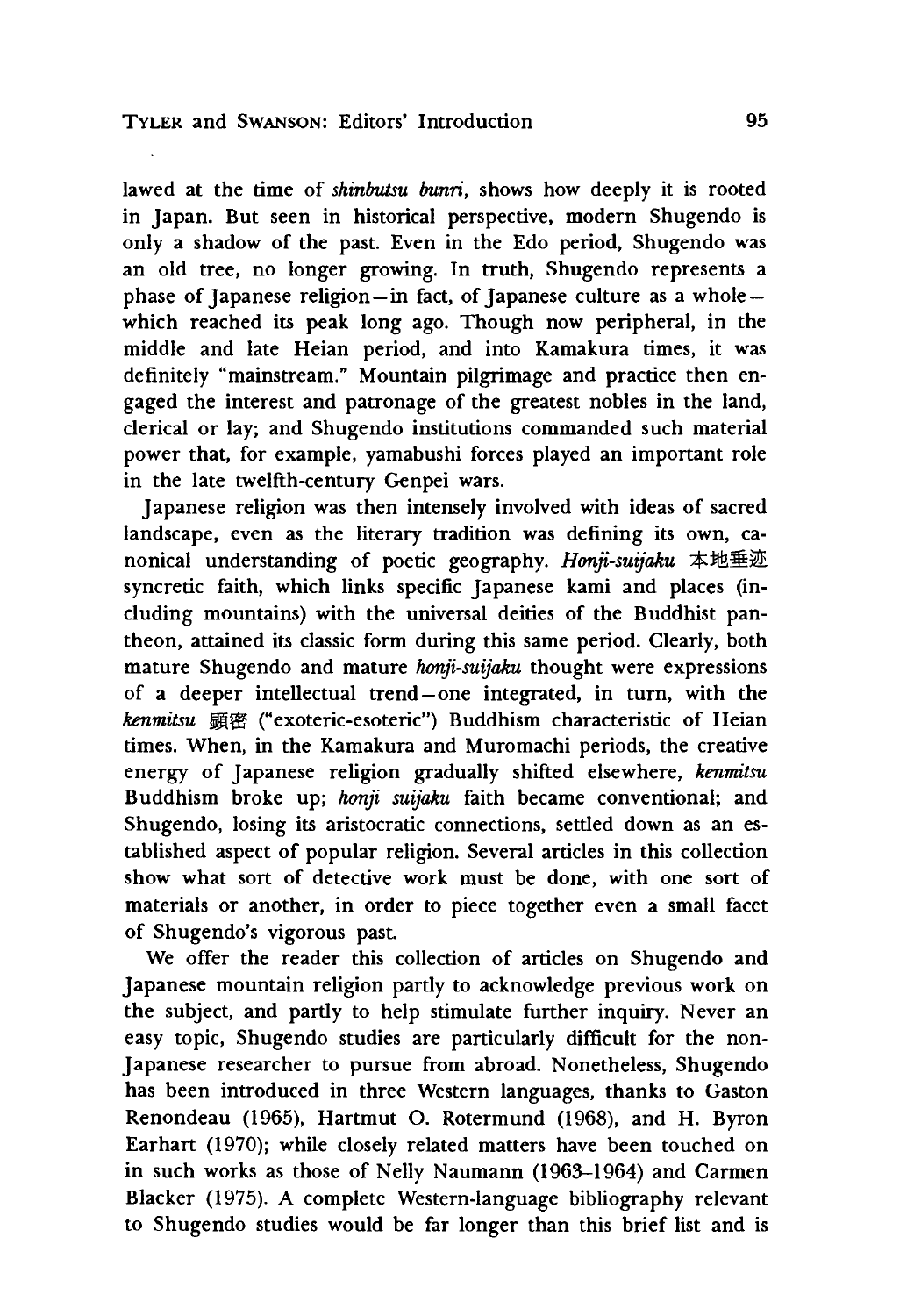beyond the scope of this special issue (though we had originally hoped to provide one). Much more remains to be done. The topic can be approached in a great many ways, but there is a particular need to evaluate more discerningly the significance of Shugendo, in a broad sense, in Japanese religion and history. The complexity and elusiveness of the subject does not make this an easy project. There is also a great need, which non-Japanese scholars especially can help to meet, for a better understanding of Shugendo not just as a Japanese phenomenon, but as an aspect of the religion of Buddhist Asia.

The intellectual climate generated by the Meiji period, and the disrepute into which Shugendo then fell, did not encourage Japanese scholars to turn their attention quickly to Shugendo. Still, the publication of the *Shugendo shosho* 修験道章疏 volumes of *Nihon daizokyd* 日本大蔵経, originally in the second decade of this century (reprinted in 1985), made available the raw material for much future work. Heaps of other Shugendo documents, some published but most languishing in more or less tattered and endangered manuscripts, still await attention. Eventually, accounts of Shugendo began to appear. Important survey treatments include those of Murakami Toshio (1943), Wakamori Tarō (1972), Murayama Shūichi (1970), Miyake Hitoshi (1973, 1985a, 1985b), and Gorai Shigeru (1975-1984, 1980).

In the last ten years or fifteen years, Shugendo has begun to attract in Japan the attention it really deserves. Some of the major works and scholars have just been listed, yet anyone with even a slight acquaintance with this subject quickly realizes the vast amount of material waiting to be studied, and the variety and number of people, both public and private, who are involved in this work. There are not only many eminently qualified academic figures in this and related fields, but also innumerable local figures (such as Niko Ryōei of Nachi whose private writings on Kumano Shugendoas yet unpublished — number over a hundred handwritten volumes) without any public or academic affiliation and whose vast knowledge' of their specific local lore is matched only by their enthusiasm for the subject. This situation made it notably difficult to choose the "best" or even "representative" Japanese articles to translate for this collection. Many articles were considered and laid aside for a variety of reasons; some required too many illustrations, others were not conducive to translation into English, and still others (e.g. on Shugendo and Taoism) were beyond the expertise of the editors to render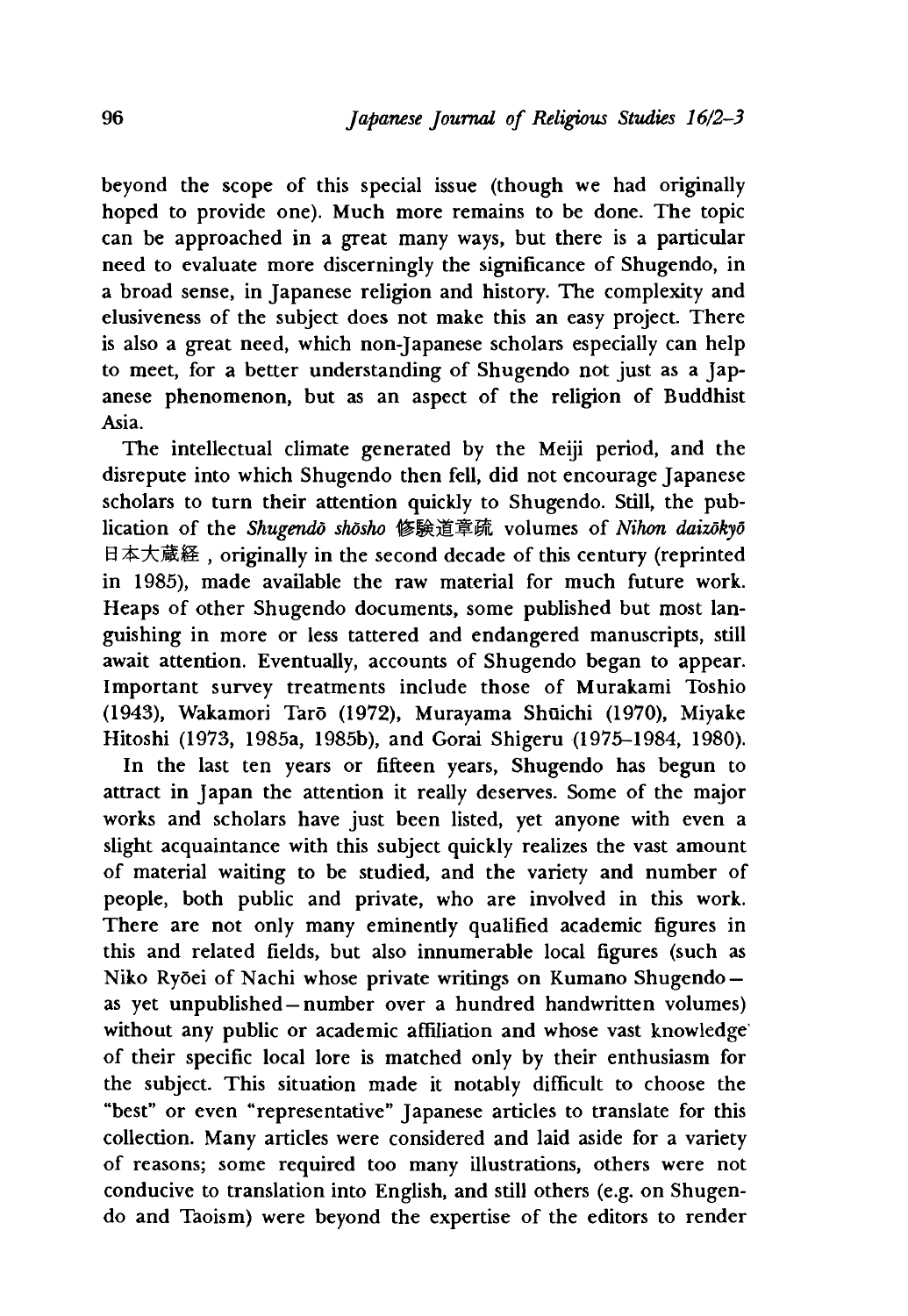#### TYLER and SWANSON: Editors' Introduction 97

into intelligible English. Our goal from the beginning was not only to provide representative articles by major figures in this area, but also to provide a balanced perspective and a variety of topics which would reflect the many-faceted nature of Shugendo and mountain religion in Japan. The choices have been made, leaving the editors with a renewed sense of the richness of the tradition and the vast amount of material which is still available for study.

### **Outline of Articles**

Much of the recent interest in Shugendo is due to the labors of Miyake Hitoshi and Gorai Shigeru. The major enterprises of these two scholars stand out like twin mountains, each as different from the other, and as complementary, as the Kongokai and Taizokai mandalas which Shugendo thought so often projects onto sacred peaks. To Miyake's set of mighty tomes, written by a single scholar thoroughly conscious of religious studies as a contemporary research field, corresponds the still more massive, collective enterprise presided over by Gorai, who has sought to explore through Shugendo the fundamental genius of the Japanese people. But despite their labors, and those of others who might have deserved mention here as well, there is much more to do, as Gorai himself makes plain in his article included here.

For these reasons we begin this special issue with translations of works by Miyake and Gorai. Miyake's article on Shugendo ritual is based on the concluding summary chapter of his classic study *Shugendo girei no kenkyu,* the first of his many major works (originally published in 1970, with an expanded edition reprinted in 1985). The current article was supplemented by the editors during translation (with Miyake's support and approval) with details from the main body of *Shugendō girei no kenkyū*, since the chapter assumes an acquaintance with material earlier in the book which would probably not be available to the English reader. It provides a theoretical framework, definitions, and explanations of Shugendo rituals by one of the most eminent Japanese scholars in the field of religious studies today.

Gorai Shigeru's article on Shugendo lore is a good example of his encyclopedic knowledge of the subject and missionary zeal in proclaiming its importance for understanding Japanese religion and culture. The mass of detail presented here also illustrates the kind of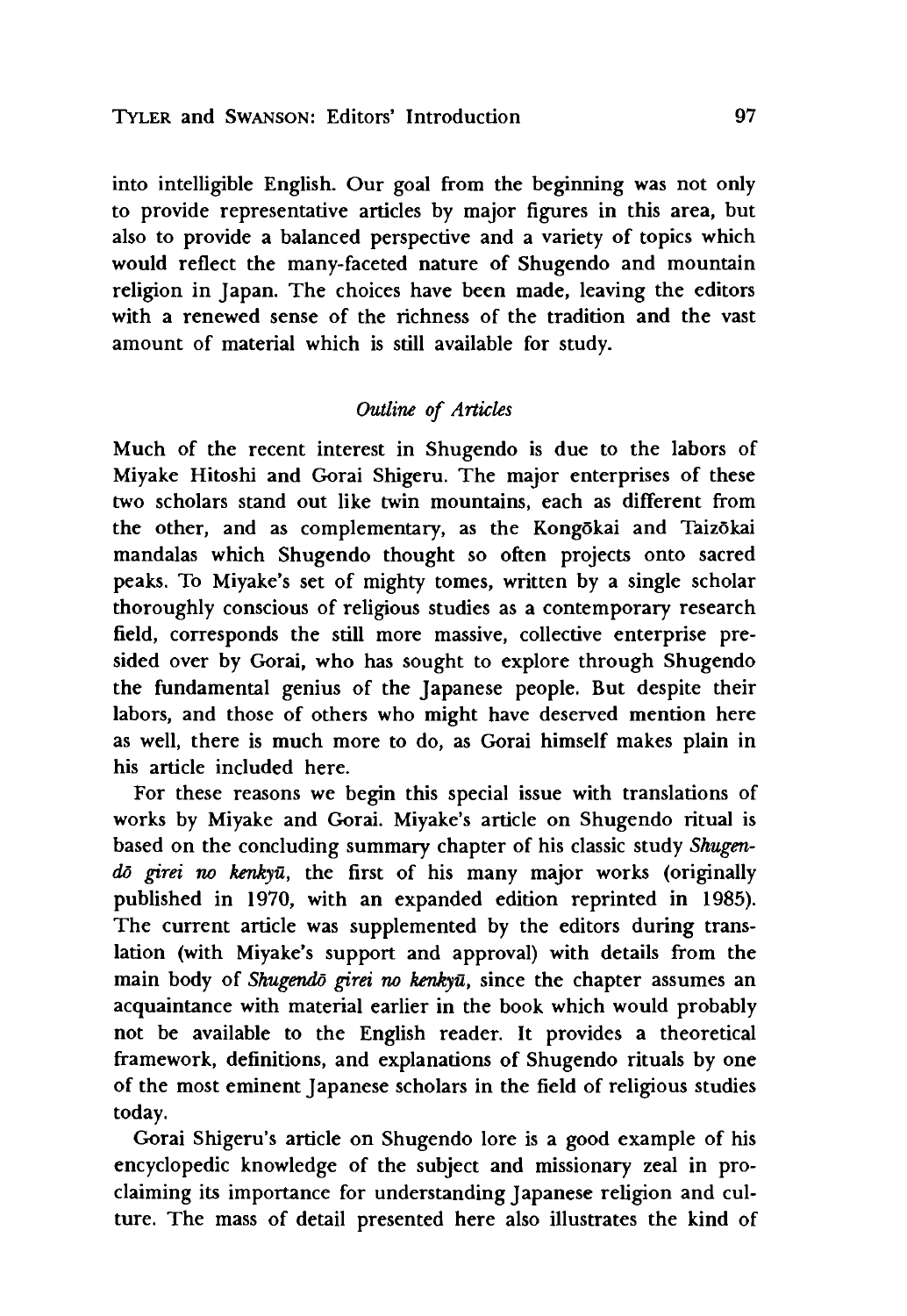practically inaccessible minutiae facing the researcher in this field. The two articles by Miyake and Gorai also illustrate the very different approaches taken by these scholars.

Royall Tyler's study of Kofuku-ji and Shugendo casts new light on the subject by focussing on an often ignored aspect of Shugendo. It is assumed by many that Shugendo is a religion of the "masses," a "popular" religion without the sophistication of the more "urbane" traditions. Tyler shows, however, that Shugendo was a religion of the aristocracy as much as of the "common" people, and that such a distinction is neither appropriate nor useful. Kofuku-ji, the Fujiwara clan temple and the head of the scholastic Hosso school, was as much involved in Shugendo and mountain religion as other religious organizations. In any case, his results should cause us to re-examine our assumptions concerning the role of Shugendo in Japanese history.

Wakamori Tar5's article on *hashiramatsu* provides another glimpse at a Shugendo ritual as it was practiced at Togakushi in Nagano. It provides the background to a religious ritual which is still performed in many places throughout Japan. Sawa Ryūken's article on Shugendo art was chosen not only for its discussion of various Shugendorelated art forms, but also because it illustrates (along with Gorai's article) the kind of detective work required to sort out the information that is available in the field of Shugendo studies.

H. Byron Earhart has contributed an advance look at his continuing research on Mt. Fuji, one of the most well-known symbols of Japan itself. Mt. Fuji is of interest not only as the most famous mountain of Japan, but also as an illustration of an area where, unlike Kumano and Haguro, direct Shugendo influence has almost disappeared and been replaced by mountain beliefs and practices of its own. Earhart traces this process and outlines the unique developments surrounding this "holy peak."

In the last article in this collection Susan Tyler examines an important aspect of Shugendo in her study of *honji-suijaku* faith. The syncretistic nature of Shugendo is perhaps its most important element. The fact that Buddhism and Shinto (and other traditions) were not considered separate, but were part and parcel of mainstream religious activities for much of Japanese history, is a topic gaining increasing attention. This study serves as a worthy closing to our special issue.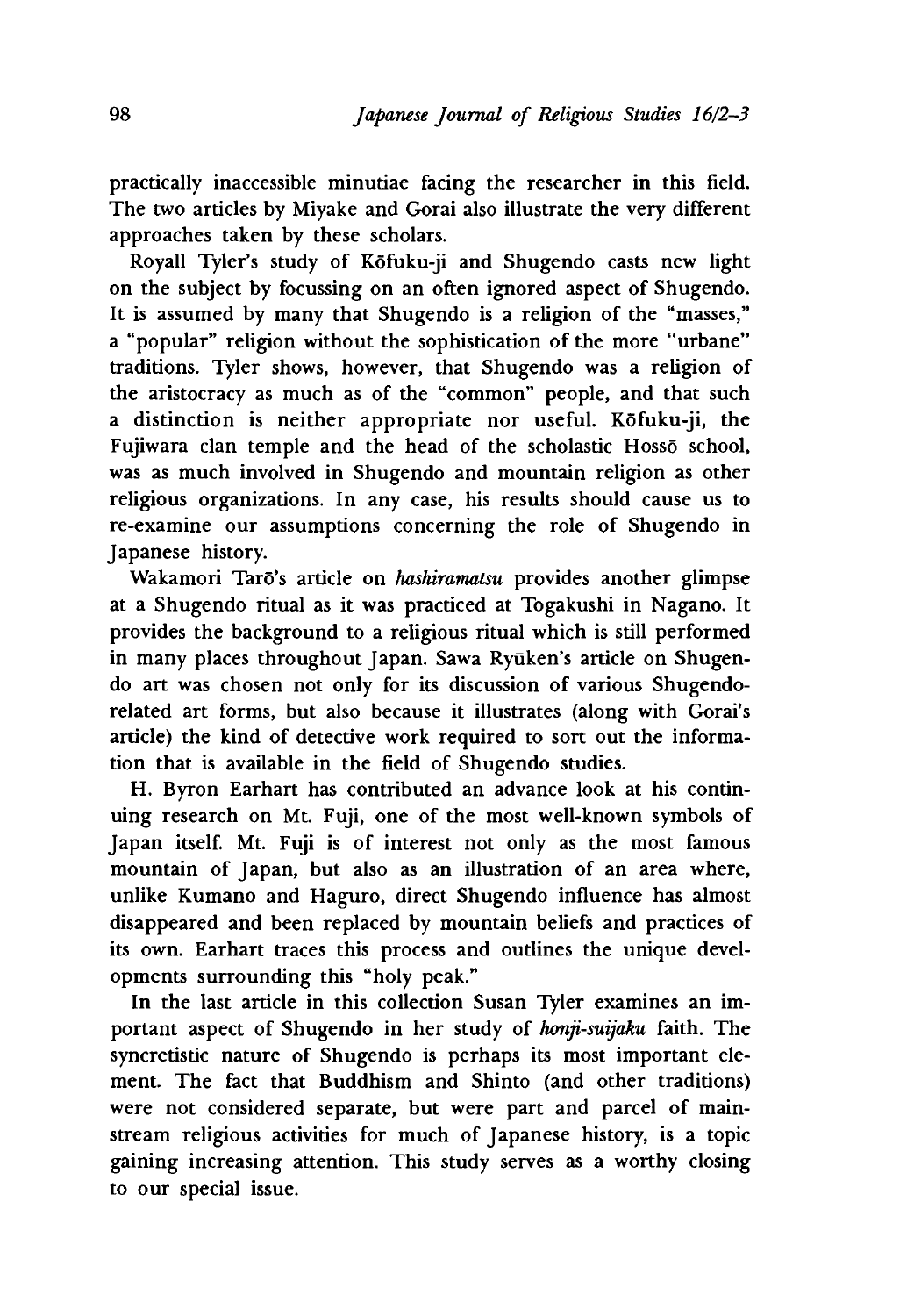A few editorial comments: It is always difficult to decide where to draw the line with regard to italicising and addition of diacritical marks. We have decided to use many terms as English words; thus we use Shugendo (as in Shinto), not Shugendō. Terms which have entered the English language are used as such: e.g. mandala, mudra, sutra, matsuri, nenbutsu. Shugendo terms which appear often in many articles are also treated as English words: e.g. yamabushi, shugenja, sendatsu, matsuri, kami. Other, less common words, are given in italics with diacritical marks: e.g. *mikkyd, bettd nyubu, hashira*matsu. We have also deviated somewhat from the standard JJRS style for references. The great number of Japanese references (and the usually obvious meaning of their titles) has led us to refrain from giving the English translation for titles (usually given in square brackets after the *kanji).* We have also listed references to classical words by title (e.g. *Ckuyuki),* not the modern editor, to make references in the articles more accessible.

Finally, we would like to thank Miyagi Tainen of Shogo-in for his advice and permission to use their Kumano mandala for the frontispiece to this issue, and the Kyoto Kokuritsu Hakubutsukan for providing the negative for its reproduction.

## **REFERENCES**

Blacker, Carmen

- 1975 *The Catalpa Bow: A Study of Shamanistic Practices in Japan.* London: George Allen *8c* Unwin, Ltd.
- EARHART, H. Byron
- 1970 *A Religious Study of the Mount Haguro Sect of Shugendo*. Tokyo: Sophia University.

Gorai Shigeru 五来重

- 1980 *Shugendo nyumon* 修験道入門. Tokyo: Kadokawa Shoten.
- Gorai Shigeru, general editor
- 1975-1984 *Sangaku shukyd shi kenkyu sosho* 山岳宗教史研究叢書,18 volumes. Tokyo: Meicho Shuppan.

MIYAKE Hitoshi 宮家 準

- 1973 *Yamabushi-Sono kodo to soshiki* 山伏–その行動と組織. Tokyo: Hyoronsha.
- 1985a *Shugendo girei no kenkyu: Zohoban* 修験道儀礼の研究:増補版.